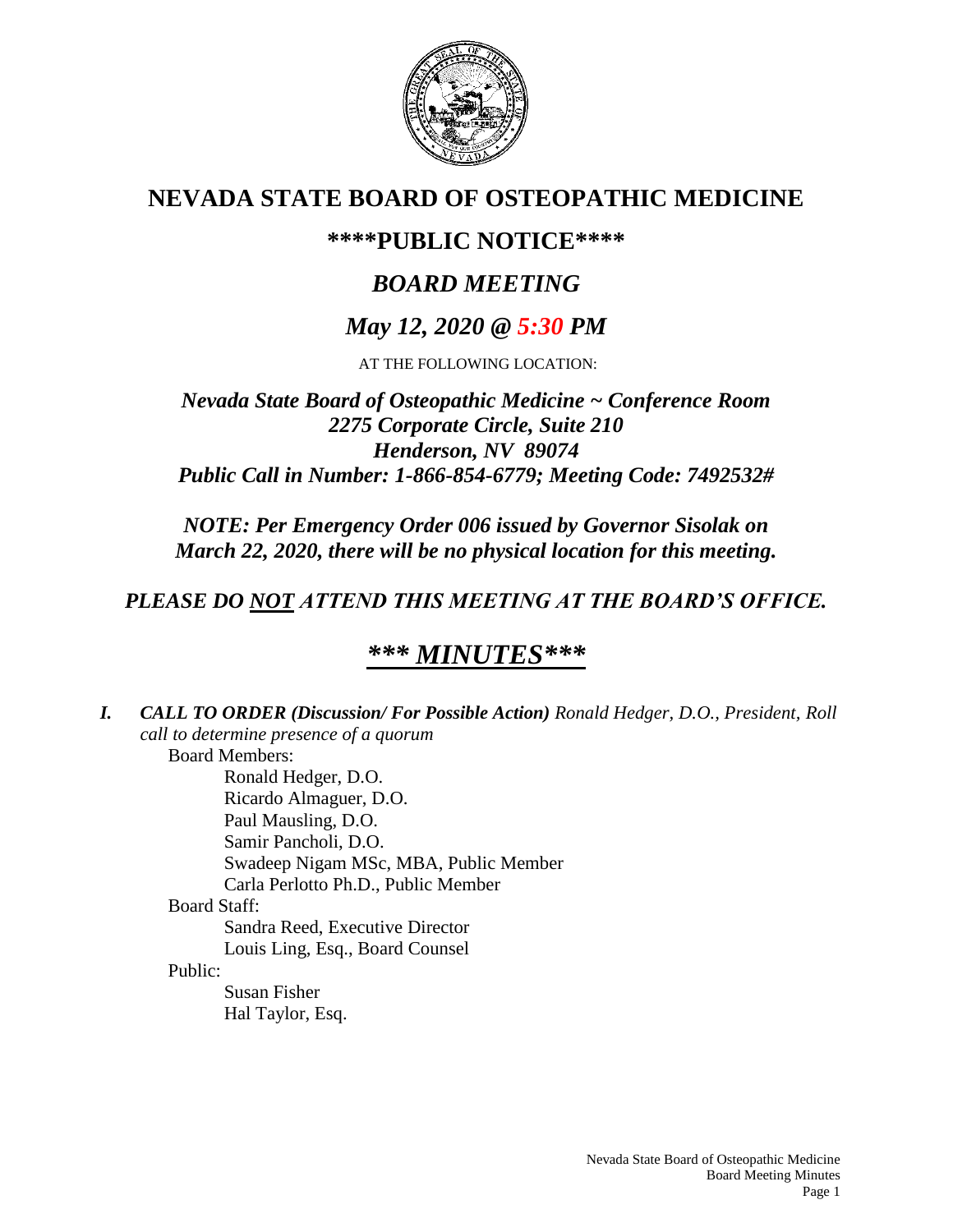#### *II. PUBLIC COMMENT*

**NOTE**: *Prior to the commencement and conclusion of a contested case or a quasi-judicial proceeding that may affect the due process rights of an individual, the board may refuse to consider public comment. See NRS 233B.126.* No comments.

#### *III. APPROVAL OF BOARD MEETING MINUTES FROM APRIL 14, 2020*

*(Discussion/For Possible Action) Ronald Hedger, D.O., President* Dr. Almaguer made a motion to approve the minutes from April 14, 2020 minutes; seconded by Mr. Nigam. There being no discussion, the minutes were approved by the Board.

## *IV. CONSENT AGENDA TO GRANT LICENSURE FOR OSTEOPATHIC PHYSICIANS, PHYSICIAN ASSISTANTS AND SPECIAL LICENSES (Discussion/ For Possible*

*Action) Ronald Hedger, D.O., President*

*Under this item the Board may consider the recommendations of the Executive Director and/or President/Vice President to grant licensure to the below listed applicants. The Board may remove any applicant's name from the consent motion, but may not discuss the contents of the application for licensure without the applicant present following proper notice pursuant to the open meeting law.*

#### **Osteopathic Physician Name Specialty**

Farzad Alikozai, D.O. **Internal Medicine** Nasim Amjadi Begvand, D.O. Internal Medicine Paul Dente, D.O. **Obstetrics/Gynecology** Mandeep Gill, D.O. **Family Medicine** Suzan Hadwan, D.O. Neurology Matthew Kiczek, D.O. Diagnostic Radiology Robert Kominiarek, D.O. Family Medicine Jana Schade, D.O. Internal Medicine

Els Dauven, PA-C Karim Sirsy, D.O.

#### *Special Licenses NRS.633.411:*

*Devin Bradshaw, D.O. Valley Internal Medicine Katie Cho, D.O. UNLVSOM Psychiatry Kyle Choi, D.O. UNLVSOM Psychiatry Amy Dao, D.O. UNLVSOM Pediatrics Christopher Do, D.O. Valley Internal Medicine Chris Fortier, D.O. UNLVSOM Psychiatry Briana Gonner, D.O. UNL VSOM Pediatrics Christian Hicken, D.O. Valley Internal Medicine Susie Hong, D.O. UNLVSOM Psychiatry*

## *Physician Assistant Supervising Physician*

*Miles Bogner, D.O. Mountain View Anesthesiology Kirby Buchanan, D.O. Mountain View Emergency Medicine Eric Chang, D.O. Mountain View Internal Medicine Jimmy Chang, D.O. Mountain View Anesthesiology Stephane Chartier, D.O. Mountain View Transitional Rummit Dhillon, D.O. Mountain View Transitional Jordan Downey, D.O. Mountain View Emergency Medicine Christina Fanous, D.O. UNLVSOM Internal Medicine Russell Igarashi, D.O. Mountain View Transitional*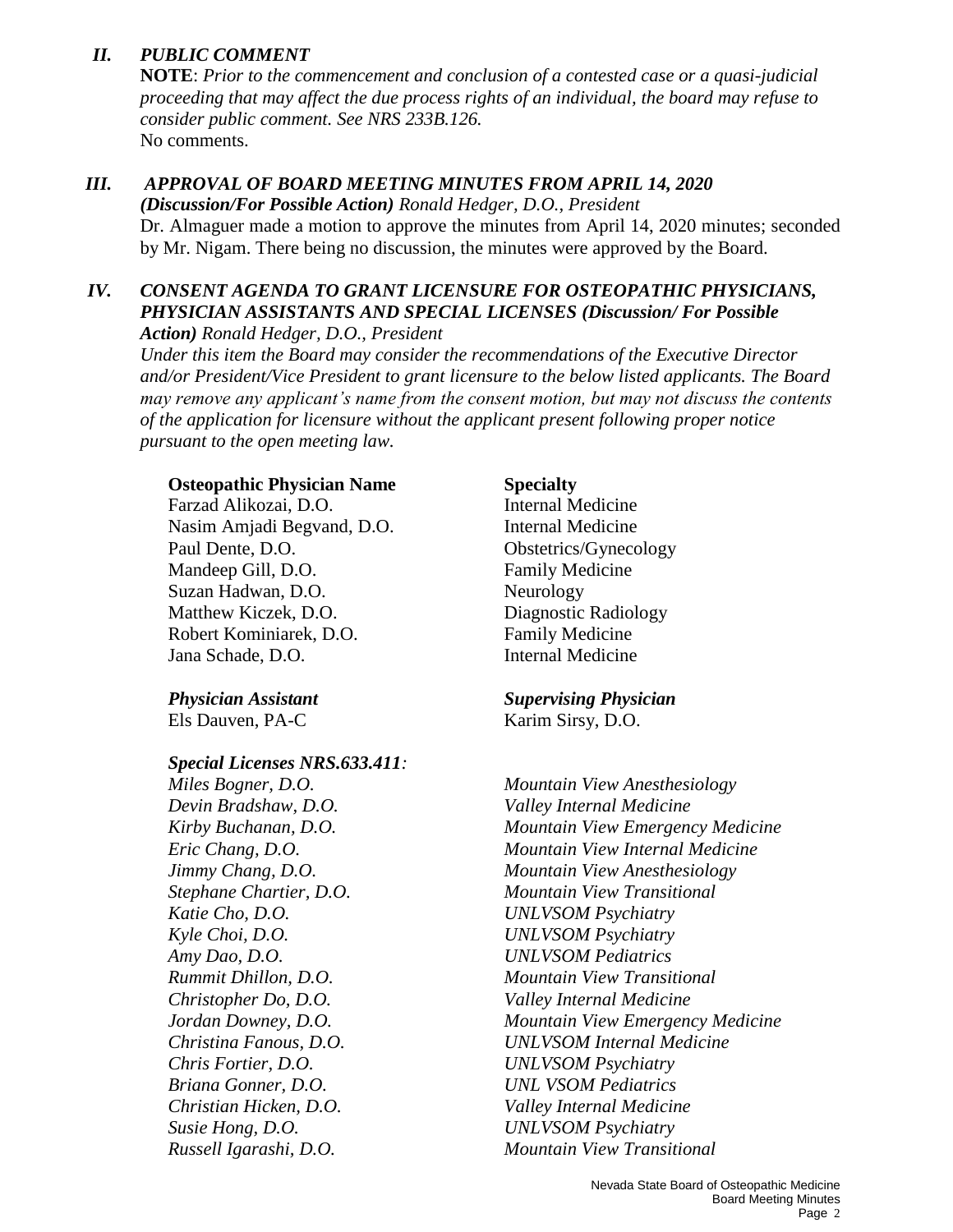*Daniyal Iqbal, D.O. UNLVSOM Psychiatry Elena Keith, D.O. Valley Hospital Family Medicine Deepak Kesani, D.O. Mountain View Diagnostic Radiology Sonia Lam, D.O. UNLVSOM Pediatrics Jin Lee, D.O. UNLVSOM Psychiatry Chee Lim, D.O. Valley Internal Medicine Yi Liu, D.O. Mountain View Transitional Katrina Lopez, D.O. Mountain View Internal Medicine Danny Ma, D.O. Mountain View Transitional Shivangi Maniar, D.O. UNLVSOM Psychiatry Jaskiran Mann, D.O. Valley Internal Medicine Anna Marzvanyan, D.O. Mountain View Transitional Whitley McIntosh, D.O. Mountain View OB/GYN Joseph Meter, D.O. Valley Orthopedic Surgery John Avery Neal, D.O. UNLVSOM Pediatrics Andrew Nguyen, D.O. Mountain View Transitional Hoang Nguyen, D.O. Valley Internal Medicine John Ong, D.O. Mountain View Internal Medicine Chriselyn Palma, D.O. UNLVSOM Internal Medicine Louis Pellegrino, D.O. Mountain View Anesthesiology Uyen Pham, D.O. UNLVSOM Internal Medicine Nathaly Quinteros, D.O. Mountain View Emergency Medicine Stefano Retis, D.O. UNLVSOM Psychiatry Samuel Richardson, D.O. Mountain View Emergency Medicine Jordan Rigby, D.O. UNLGVSOM General Surgery Carlos Rodriguez, D.O. Mountain View PM&R Alis Roose, D.O. UNLVSOM Pediatrics Spencer Schulte, D.O. UNLVSOM General Surgery Zachary Smith, D.O. Mountain View Emergency Medicine Harrison Sun, D.O. Mountain View Internal Medicine Levon Tantoushian, D.O. Valley Internal Medicine Elizbeth Terhune, D.O. Mountain View OB/GYN Joanne Thio, D.O. UNLVSOM Pediatrics David Wallace, D.O. Valley Internal Medicine Edward Wang, D.O. UNLVSOM Internal Medicine Beth Warren D.O. UNLVSOM – Emergency Medicine Kenneth Zeng, D.O. Valley Hospital – Family Medicine*

*Andy Zhang, D.O. UNLVSOM Pediatrics*

There was a motion to approve the licensees as written by Dr. Perlotto; seconded by Dr. Almaguer. There being no discussion, the Board approved licensure.

## *V. +CONSIDERATION/APPROVAL OF SETTLEMENT AGREEMENT AND ORDER REGARDING WILSON KNIGHT, D.O., (Discussion/For Possible Action) Board may go into closed* session *pursuant to NRS 241.030 to move to a closed session because the*

*discussion will have to do with this applicant's character, alleged misconduct, professional competence, or similar items). Ronald Hedger, D.O., President*

Mr. Ling explained the Settlement Agreement and Order (SAO). Dr. Knight admitted to misconduct with a patient and was terminated from his employer. Dr. Knight has agreed to pay \$655 in fees and costs, and a \$1000 fine. His license will be placed on probation for two-years, which may be reduced to one year after request by Dr. Knight and reevaluation by the Investigating Board Member. He will contact the PACE program for an evaluation. Per the SAO, Dr. Knight must be accompanied by a second person when meeting with female